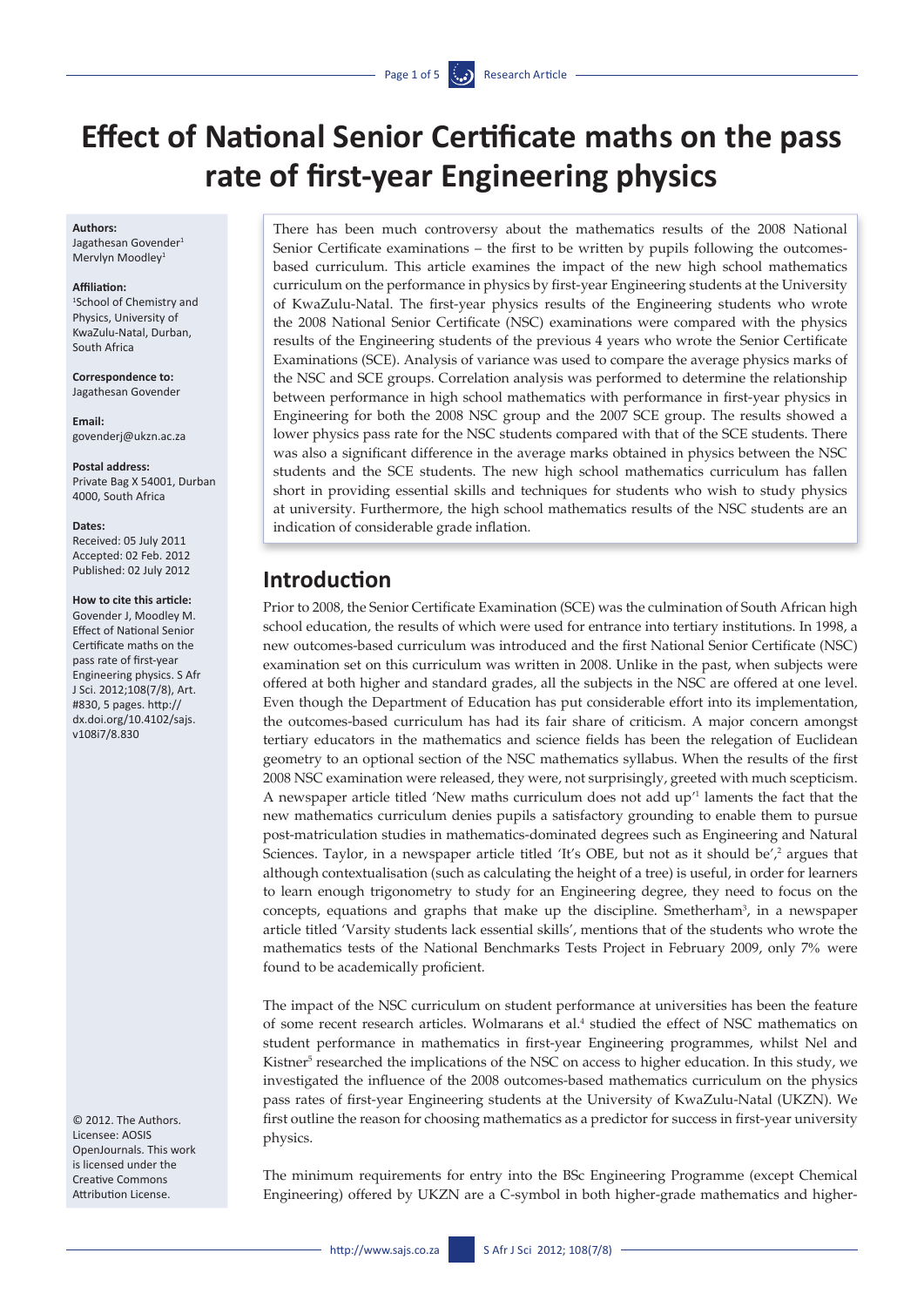grade physical science with a total of 33 matriculation points for SCE students, and a Level 6 pass in both mathematics and physical science with a total of 35 matriculation points for NSC students. Physics is a compulsory module in each semester of the first-year curriculum of the BSc Engineering degrees. All Engineering students, except those registered for Chemical Engineering, register for PHYS151, a 16-credit calculus-based physics module in the first semester. The topics studied in this module are: motion in one and two dimensions, Newton's Laws, work and energy, momentum, rotation of rigid bodies, elasticity, fluid mechanics, periodic motion, mechanical waves, sound, temperature and heat, and the thermal properties of matter. As with all modules in physics, a good grasp of mathematics is essential for students to succeed in this module. Landau, the Nobel prize winning physicist, often expressed the following sentiment when he advised students wishing to study physics: [acquire good] 'mathematical techniques, that is, the ability to solve concrete mathematical problems'6 .

All South African tertiary institutions require a pass in high school mathematics as a prerequisite for entrance into their Science and Engineering faculties. Various studies have been made on the use of mathematics as a predictor of success in first-year university science courses. Eiselen et al.7 undertook a study amongst a set of bridging programme students at the University of Johannesburg to determine how basic mathematical skills acquired at high school can serve as predictors of success in first-semester mathematics. They found that the probability of being successful in firstsemester mathematics increased with increasing performance in high school mathematics. Leopold and Edgar<sup>8</sup> designed a calculator-free mathematics assessment for second-semester chemistry students at the University of Minnesota. This test consisted of 20 multiple choice questions on logarithms, scientific notation, graphs and algebra, and was administered as a surprise test. The chemistry course grades obtained by the students showed significant correlation with the scores obtained in a subset of the mathematics assessment test. Hudson and Liberman<sup>9</sup> used a pretest of computational skills in algebra and trigonometry in an algebra-based introductory physics course at the University of Houston, Texas. This test, together with an instrument to measure abstract reasoning, was used to predict more than 25% of the variance in the final physics grade. Cohen et al.<sup>10</sup> randomly chose students from four introductory physics courses at the University of Vermont to correlate their verbal and mathematics scores in the Scholastic Aptitude Tests to their performance in Piagetian tasks with their final course grades. They found that the mathematics score was the most successful in predicting success.

We will show in this article that the mark for mathematics obtained by the 2009 cohort of NSC students enrolled for first-year Engineering at UKZN is not a true representation of their mathematical skills. Whether the NSC students' high mathematics marks are as a result of an overly simplified school mathematics syllabus or 'grade inflation' will also be addressed.

## **Method**

Students' performances in the first-semester Engineering physics module, PHYS151, were analysed for the period 2005 to 2009. Only students who had registered for this module for the first time and had written the final examination for this module were included in the sample. In other words, students repeating the module and those coming from access programmes were excluded. The sample of the 2009 cohort of new students included only those who had written their matriculation examination in 2008 (the NSC students). The annual sample size ranged between 250 and 300 students. A comparison was made of the pass rates of these students in the PHYS151 module for the years 2005 to 2009. The average physics marks for the years 2005 to 2009 were compared using analysis of variance (ANOVA, Microsoft Excel). The mathematics marks obtained in the matriculation examinations (hereafter referred to as matric maths mark) by the students in the 2009 sample were correlated with their physics marks obtained in PHYS151.

The 2008 and 2009 cohorts of students were further categorised into four bands according to the quality of their matric maths marks. The number of students in each band for both 2008 and 2009 are shown in Table 1. It must be noted that Band 4 did not apply to 2009 students, because the entrance qualification for entry into the Engineering Faculty is now a minimum of a Level 6 pass in maths (70% to 79%) compared to a minimum of a C-symbol (60% to 69%) for the years prior to 2009.

A comparison of the pass rates for each of these bands was made for the years 2009 and 2008. The average marks obtained by each band were compared using ANOVA. Finally, the results of the students from the 2009 sample who had written the second-semester physics module, PHYS152, were then analysed and compared with their matric maths marks. The numbers of students in each band for PHYS152 were: 82 students in Band 1, 74 students in Band 2 and 8 students in Band 3.

### **Results**

### **Comparison of physics pass rates for the period 2005–2009**

The pass rates for first-time students who qualified to write the final examination for the Engineering physics module PHYS151 for the years 2005 to 2009 are illustrated in Figure 1. These pass rates include students who passed after writing the supplementary examinations. Students qualify for the

**TABLE 1:** The number of students in each band, divided according to their matric maths mark, in 2008 and 2009.

| Band   | <b>Matric maths mark</b> | <b>Number of students</b> |                          |  |
|--------|--------------------------|---------------------------|--------------------------|--|
|        |                          | 2008                      | 2009                     |  |
| Band 1 | $90\% - 100\%$           | 33                        | 86                       |  |
| Band 2 | $80\% - 89\%$            | 70                        | 124                      |  |
| Band 3 | $70\% - 79\%$            | 94                        | 31                       |  |
| Band 4 | $60\% - 69\%$            | 64                        | $\overline{\phantom{0}}$ |  |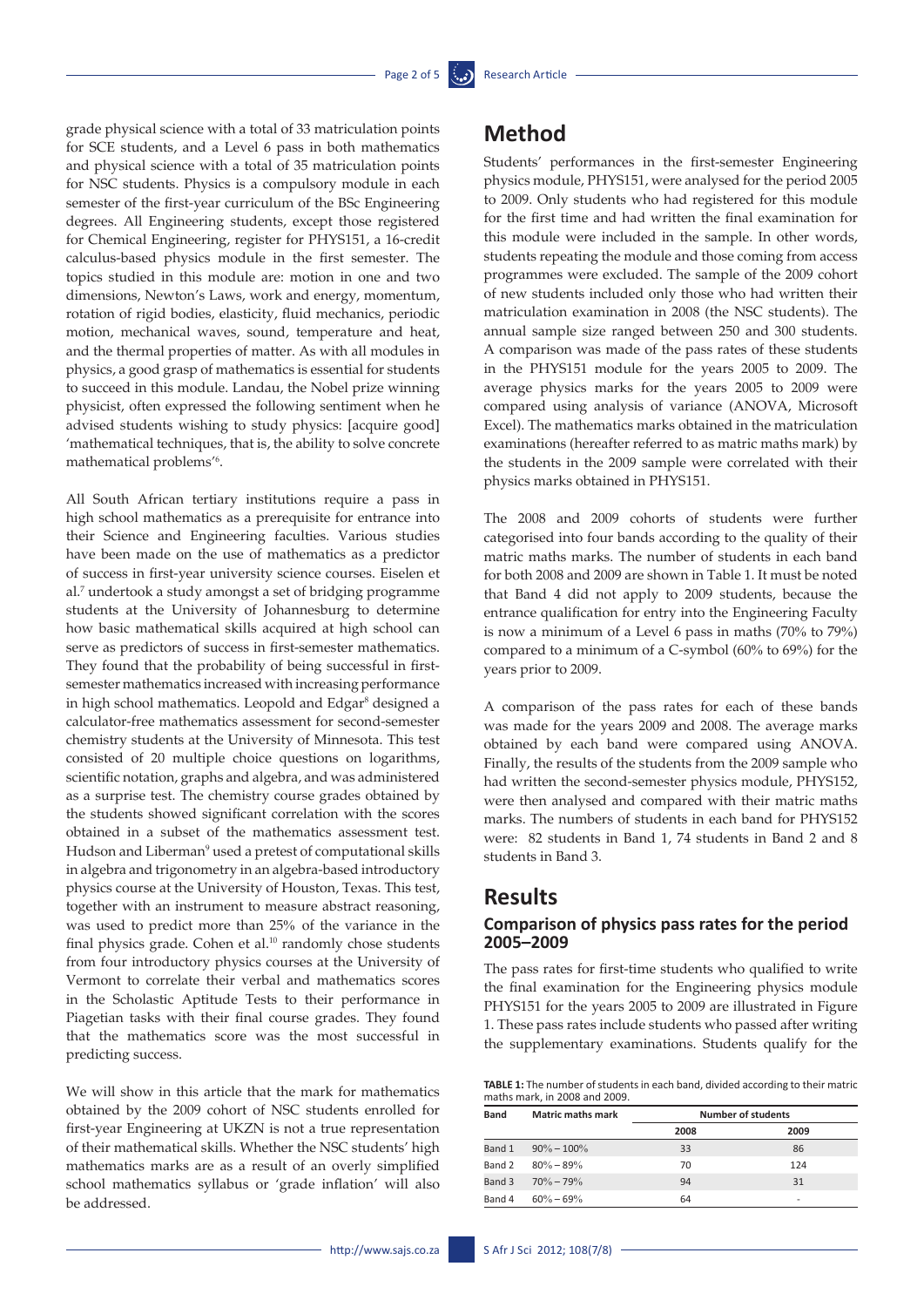supplementary exam if they obtain a mark between 39% and 50% in the main examination. The average physics pass rate for the years 2005 to 2008 was 67%, whereas the pass rate for 2009 was 55%. It is evident that the physics pass rate of the NSC students (2009) was dramatically lower than those of the SCE students in 2005 to 2008.

### **Comparison of average physics marks for the period 2005–2009**

Data used in the ANOVA of the average mark (expressed as a percentage) in PHYS151 obtained by the cohorts of the years from 2005 to 2008 (SCE students) and 2009 (NSC students) are shown in Table 2. The statistical results of these analyses are shown in Table 3.

Because the *F*-value (2.51205) is less than the critical value  $F_{\text{crit}}$  (2.612641), we concluded that there was no significant difference in the average marks obtained by PHYS151 students during the years 2005 to 2008 (Table 3a). This finding implies that the quality of the SCE students did not change over this period.

When the cohort of 2009 (NSC) students was included in the analysis, the results were somewhat different, as shown in Table 3b. Because the *F*-value (7.832996) is greater than the critical value  $F_{\text{crit}}$  (2.37833), we concluded that there was a significant difference between the marks obtained by PHYS151 students during 2009 and those obtained in the previous years, 2005 to 2008.

### **First-semester pass rates compared with matric maths mark**

The scatter plot in Figure 2 shows the correlation between the matric maths mark and the marks obtained in PHYS151 for the 2009 cohort of students. For illustration purposes, the graph was drawn by binning the average of the PHYS151 marks of all the students who had the same matric maths mark (ranging from 2 to 16 students per point).

The analysis shows that there is a strong statistical correlation between the matric maths mark and the average physics marks obtained by the students  $(r = 0.875)$ . When a similar analysis was done for the 2008 cohort, the correlation coefficient was 0.865. The first-semester (PHYS151) pass rates for each band (banded according to matric maths mark) for the years 2008 and 2009 are illustrated in Figure 3.

It is evident that the most successful students in the 2009 physics examinations, with a pass rate of 85%, were the ones who had obtained matric maths passes of 90% and above. Only 42% of the students who had matric maths passes of between 80% and 89% passed physics in 2009, whilst the physics pass rate for those with matric maths passes between 70% and 79% was a very low 19%. This trend is also evident with the 2008 students, but with significantly higher pass rates in each band. The 2008 students in Bands 1 and 2 had pass rates above 90%, whilst those in Bands 3 and 4 had pass rates above 60%.

**TABLE 2:** Average marks obtained in PHYS151 for the periods 2005 to 2009 and data calculated in the analysis of variance of these marks.

| Groups | Count | Sum   | Average mark | Variance |
|--------|-------|-------|--------------|----------|
| 2009   | 242   | 11471 | 47.40427     | 174.1992 |
| 2008   | 296   | 15529 | 52.64068     | 223,8704 |
| 2007   | 268   | 14235 | 53.11567     | 233.406  |
| 2006   | 298   | 15700 | 52.68456     | 148.3917 |
| 2005   | 292   | 14665 | 50.2226      | 178.0087 |

**TABLE 3a:** Statistical results of the analysis of variance for the average marks obtained in PHYS151 in 2005 to 2008.

| Source of<br>variation | Sum of<br>squares | Degrees of<br>freedom | Mean<br>square   | F-value                  | $p$ -value               | $F_{\text{crit}}$        |
|------------------------|-------------------|-----------------------|------------------|--------------------------|--------------------------|--------------------------|
| Between<br>groups      | 1471.0366         | 3                     | 490.3455 2.51205 |                          | 0.057179 2.612641        |                          |
| Within<br>groups       | 224476.94         | 1150                  | 195.1973         | $\sim$                   |                          |                          |
| Total                  | 225947.98         | 1153                  | -                | $\overline{\phantom{a}}$ | $\overline{\phantom{0}}$ | $\overline{\phantom{0}}$ |

**TABLE 3b:** Statistical results of the analysis of variance for the average marks obtained in PHYS151 in 2005 to 2009.

| Source of<br>variation | Sum of<br>squares | Degrees of<br>freedom | Mean<br>square | F-value | <i>p</i> -value            | $F_{\rm crit}$ |
|------------------------|-------------------|-----------------------|----------------|---------|----------------------------|----------------|
| Between<br>groups      | 5995.729          | $\overline{4}$        |                |         | 1498.932 7.832996 3.05E-06 | 2.37833        |
| Within<br>groups       | 265992.2          | 1390                  | 191.3613       | $\sim$  |                            |                |
| Total                  | 271987.9          | 1394                  |                | -       |                            |                |





**FIGURE 2:** Average marks in PHYS151 correlated with matric maths mark for 2009.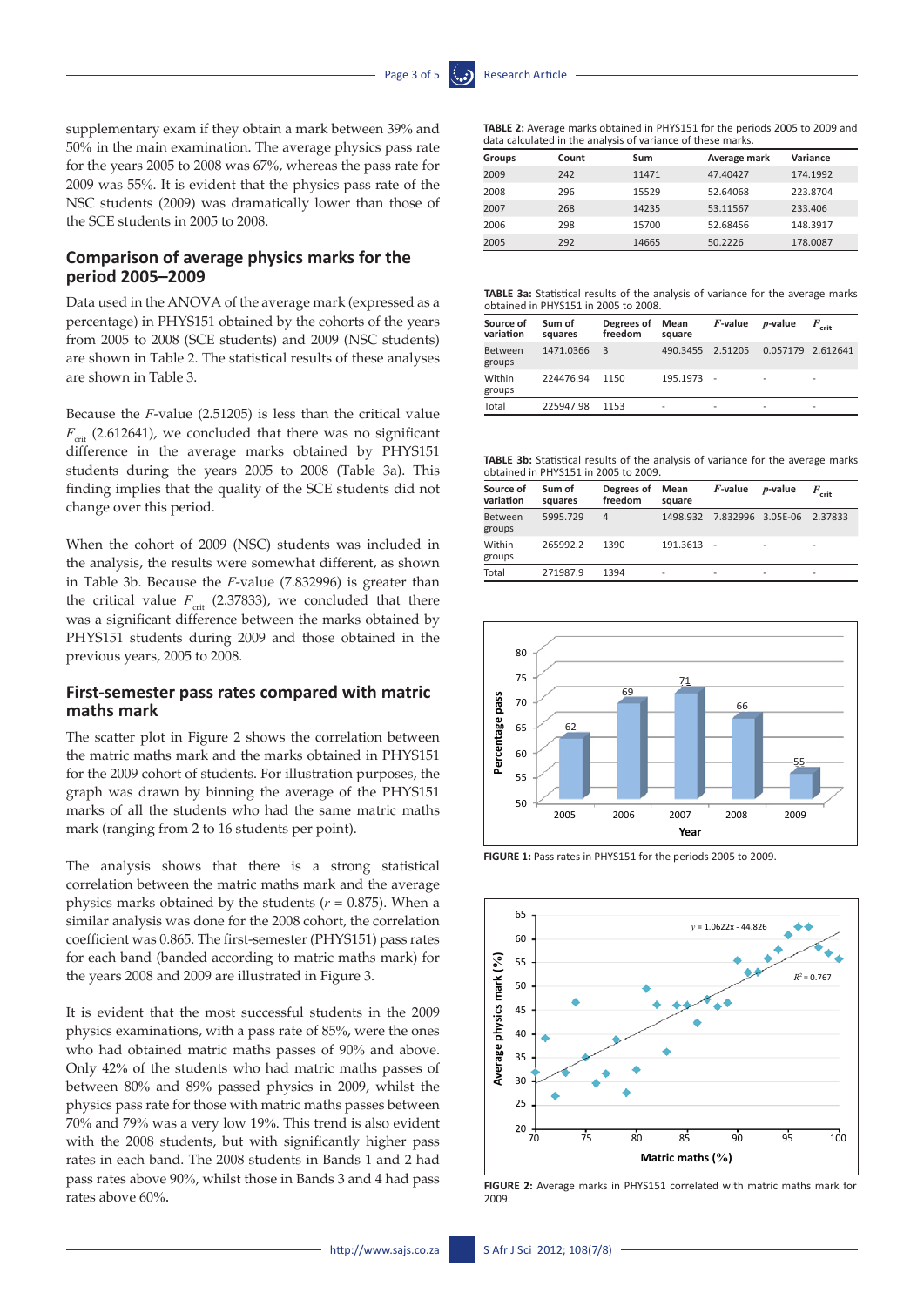Page 4 of 5



**FIGURE 3:** Pass rates in first-semester physics in 2008 and 2009 according to matric maths mark.

### **Second-semester physics pass rates compared with matric maths mark**

Of the 242 NSC students who wrote PHYS151 in the first semester, 168 sat for the examination for the second-semester physics module (PHYS152). These 168 students included those who had failed PHYS151, but who had achieved above 40%, which is the minimum requirement for entry into the second-semester module. The pass rate for the PHYS152 module was 86%. Figure 4 shows the pass rates in PHYS152 for the different bands of matric maths for the 2009 cohort.

The disparities in the pass rates for the three bands in the PHYS152 module were not as great as in the PHYS151 module. This trend is consistent with that seen historically for students doing a second semester of physics after successfully passing the first semester of physics. The number of students in each band who passed first-semester (PHYS151) or secondsemester (PHYS152) physics are summarised in Table 4. Band 1 (consisting of 82 students) had 10 students who failed PHYS151 in June and of these 7 passed PHYS152. This result means that 70% of the students failing in June passed at the end of the year. Band 1 also included three students who passed PHYS151 in June but who failed PHYS152. Band 2 (74 students) included 25 students who failed PHYS151 in June, of whom 14 passed at the end of the year (a pass rate of 56%). Band 2 also included four students who passed PHYS151 in June but who failed the second physics module. Band 3 (12 students) included two students who failed PHYS151 in June, one of whom passed at the end of the year (a pass rate of 50%). Band 3 also included one student who passed PHYS151 in June but who failed the second physics module.

# **Discussion and concluding remarks**

In the 4-year period studied, our results show that the pass rate for PHYS151 prior to 2009 averaged 67%, with the



**FIGURE 4:** Pass rates in second-semester physics in 2009 according to matric maths mark.

average mark being fairly consistent. However, in 2009 – the first year to be undertaken by students who wrote the new NSC examination – there was a dramatic decrease in both the pass rate and the average module mark for PHYS151. As the core of the lecturing staff of PHYS151 has remained fairly stable for the period 2005 to 2009 and the teaching and examining of this module has been reasonably consistent, we can conclude that the new NSC curriculum produced students less prepared for university study than the previous SCE curriculum. This result is also supported by the studies made by Nel and Kistner<sup>5</sup> and Wolmarans et al.<sup>4</sup> Despite the noble intentions of outcomes-based education to make knowledge more accessible and more relevant to the lives of learners, the NSC mathematics curriculum does not seem to have equipped students with the fundamental skills and techniques necessary for success in post-matriculation studies in the sciences.

The 2008 NSC mathematics results also reinforce the notion of grade inflation – in which the matric marks obtained by the students are not matched by their actual performance. Grade inflation was particularly noticeable in the performance of the 2009 cohort of students who had obtained between 69% and 89% in their NSC mathematics. Only 38% of these students passed PHYS151, whereas 74% of the students of the 2008 cohort in this range passed PHYS151.

Umalusi's 2008 Maintaining Standards Report<sup>11</sup> reveals that the 2008 NSC mathematics examinations comprised 72% of questions based on factual knowledge and routine calculations whilst the remaining 28% were on performing complex procedures and solving problems. By comparison, the report reveals that the 2005 to 2007 SCE mathematics examinations had 52% of questions based on factual

**TABLE 4:** The number of students in each band, divided according to their matric maths marks, who passed first-semester (PHYS151) or second-semester (PHYS152) physics.

| Band                | Total number of students | Number of students<br>who failed PHYS151 | Number of students who failed<br>PHYS151 but passed PHYS152 | Number of students who passed<br>PHYS151 but failed PHYS152 |
|---------------------|--------------------------|------------------------------------------|-------------------------------------------------------------|-------------------------------------------------------------|
| Band 1 (90% – 100%) | 82                       |                                          |                                                             |                                                             |
| Band 2 (80% – 89%)  |                          | 26                                       |                                                             |                                                             |
| Band 3 (70% – 79%)  |                          |                                          |                                                             |                                                             |